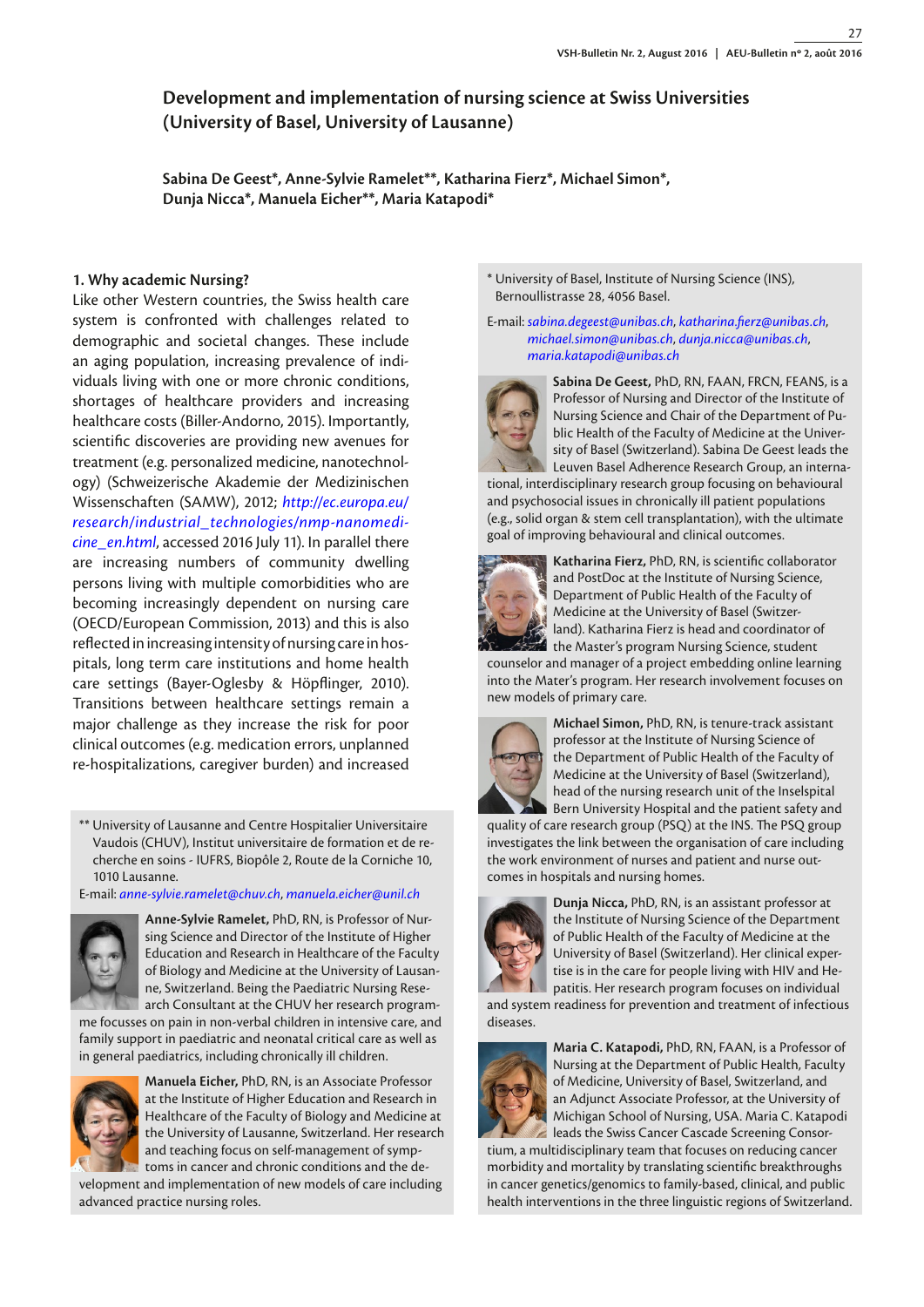health care costs (Naylor, Aiken, Kurtzman, Olds, & Hirschman, 2011). Notably, the current construction of the acute care oriented health system has not been effective in responding to these challenges so far. Thus, the recent health policy strategy from the Federal Office of Public Health "Gesundheit 2020" and the Swiss Conference of Health Directors (GDK) have called for innovative approaches to tackle these challenges. They call for a strengthened Swiss healthcare system via investments as for instance: development, implementation, and testing of new models in primary care; health promotion; patient safety and quality; empowering patients; and a healthcare workforce with more and better qualified professionals (Bundesamt für Gesundheit (BAG), 2013; Künzi et al., 2013; Swiss Conference of Health Directors and Federal Office of Public Health, 2012).

In Switzerland, nurses comprise the largest group of healthcare professionals and provide care in hospitals, long-term care institutions, home care and other settings. Presently, nurses educated at the tertiary level remain a small group in Switzerland (OBSAN 2011) yet academically-prepared nurses are increasingly becoming key members of interdisciplinary teams driving health care innovation at all levels of the healthcare system in close collaboration with other disciplines. They contribute to innovative approaches to clinical care, nursing education, policy and healthcare management by drawing upon diverse resources across clinical, translational, and health systems research.

Nursing science contributes to the development of novel solutions by providing the critical evidence supporting care. For instance, nursing science demonstrated that lower staffing levels are associated with higher mortality in surgical patients across Europe (Aiken et al., 2014). Further, longer shift length is associated with lower patient safety in hospital settings (Griffiths et al., 2014), and poorer working environment is associated with lower perceived quality of care in nursing homes (Zuniga et al., 2015) pointing to nursing being a relevant factor to consider in patients' safety and quality efforts. Moreover, evidence shows that interdisciplinary care models including an Advanced Practice Nurse (APN) result in improved health care outcomes and health care utilization outcomes (e.g. reduced mortality, hospitalization, length of stay) (Morilla-Herrera et al., 2016). APNs are nurses working in front-line clinical care with expanded clinical competencies who can take responsibility for a broader scope of practice. In addition to their clinical competencies they also have acquired scientific and system-change competencies during their Master's education. APNs drive

new models of care in different clinical settings and are thus crucial for innovation in clinical practice settings (De Geest, 2015).

## **2. History of academic nursing at Swiss universities**

In contrast to North-America, Australia and other European countries, Switzerland is a relative newcomer in establishing nursing science as an academic discipline within the university landscape. In 2000, nursing science was first established as an independent academic discipline in Switzerland with the launch of the Institute of Nursing Science (INS) in the Faculty of Medicine of the University of Basel. In 2007, the Institut Universitaire de Formation et de Recherche en Soins (IUFRS) was founded within the Faculty of Biology and Medicine at the University of Lausanne. The last 15 years have thus been characterized by capacity increase in nursing science in Switzerland not only in university settings, yet also by the start of several nursing science programs within the Swiss Universities of Applied Sciences (UAS), as well as the establishment of nursing science units within University Hospitals (s (e.g. USB, Insel, USZ, CHUV).

The initiation of the two university-based nursing science institutes (INS-Basel, IUFRS-Lausanne) resulted from visionary preparation and planning of the respective faculties of medicine at UNIBAS and UNIL as well as their affiliated university hospitals. Several key nursing organizations were instrumental in supporting this development through lobbying and policy work.

In Basel, the Foundation of the Swiss association of Nursing Science (launched in 1995) and the Swiss Nurses Association were the driving forces in the launch of the INS as part of the Department of Public Health of UNIBAS' Faculty of Medicine. The INS is linked via Academic Service Partnerships (ASP) to the University Hospital of Basel, the University Hospital Insel in Bern, and the Association of Nursing Homes in Basel. ASPs enable and support strong structural links between universities and health services aiming to achieve higher levels of innovation by integrating research, education and services (De Geest et al., 2013).

The IUFRS was created in 2007 through a consortium of six institutions: UNIL, University of Geneva, Centre Hospitalier Universitaire Vaudois (CHUV), Hôpitaux Universitaires de Genève (HUG), Haute Ecole Spécialisée de Suisse Occidentale (HES-SO), Swiss Nursing Association (ASI-SBK) and La Source Foundation, with an academic anchor at UNIL and CHUV administrative infrastructures.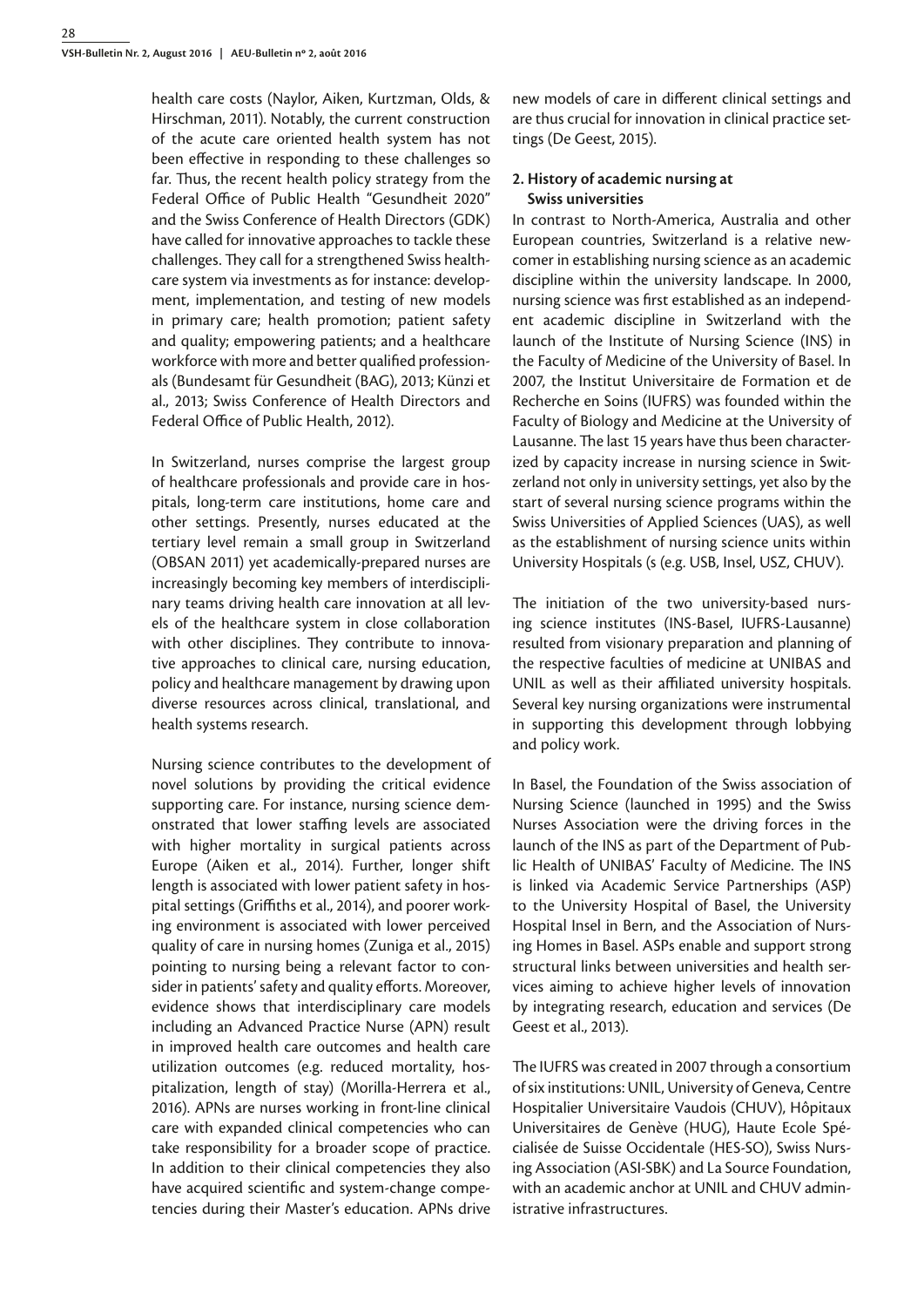Admittedly nursing science was not new to Switzerland before 2000, as nurse scientists who had obtained PhD degrees from the United Kingdom or the United States had already conducted nursing research studies in the 1990s (Glaus, 1993; Kappeli, 1995; Kesselring, Dodd, Lindsey, & Strauss, 1986; Kesselring et al., 2001). Importantly, nursing science in Switzerland has had a strong clinical focus from the start, contrasting with developments in Germany where the focus of nursing science was primarily on management and education, and rather disconnected from clinical care. Nursing science institutes at Swiss universities developed a clear strategy focusing research and education activities on the core of nursing, i.e., frontline clinical care. This strategy was and is essential for nursing science being making a relevant contribution to Swiss health care by educating nurses for expanded clinical roles (e.g. ANP), by generating knowledge that fuels innovation in clinical practice environment, or by providing evidence and leadership in healthcare policy.

The research portfolio of both university nursing science institutes generates relevant findings that can guide clinical care health policy in Switzerland, while also being internationally competitive in focus and productivity (*[https://nursing.unibas.ch/](https://nursing.unibas.ch/nc/forschung/projekte/) [nc/forschung/projekte/](https://nursing.unibas.ch/nc/forschung/projekte/)*; *http://www.unil.ch/index.html,* accessed 2016 July 11.

In June 2016, a total of nine professors in nursing science are appointed at Swiss universities. Seven of these professors are female. At the University of Basel there are two full professors, one tenure-track assistant professor, and two non-tenure track assistant professors (*[https://nursing.unibas.ch/institut/](https://nursing.unibas.ch/institut/mitarbeitende/) [mitarbeitende/](https://nursing.unibas.ch/institut/mitarbeitende/)*, accessed 2016 July 11). At the University of Lausanne there are one full professorship, one associate professorship and one assistant professorship with tenure track (*[www.unil.ch/sciences](http://www.unil.ch/sciences-infirmieres)[infirmieres](http://www.unil.ch/sciences-infirmieres)*). Importantly, some of these professors have joint appointments with the University Hospital Insel Bern, the University Hospital of Basel, and CHUV, while one assistant professor in Basel has a direct link with the Swiss nursing homes. These joint appointments are part of the 'Academic Service Partnerships' mentioned before (De Geest et al., 2013).

# **3. Bachelor's and Master's education in Nursing Science**

Both UNIBAS and UNIL currently offer only graduate education (Master of Science (MSc) in Nursing and PhD in Nursing Science) (INS - Universität Basel Institut für Pflegewissenschaft Masterstudium Pflegewissenschaft, 2016; IUFRS – Université de Lausanne Institut universitaire de formation et de recherche en soins, 2016). Undergraduate nursing education leading to a Bachelor of Science (180 ECTS) is offered since 2004 at the University of Applied Sciences of Western Switzerland (HES-SO) (in French and German) and since 2006 in the German-speaking part of Switzerland (BFH, 2016; FHSG, 2016; ZHAW, 2016). From 2000 till 2014 the INS at UNIBAS offered an abbreviated Bachelor's in Nursing Science (60 ETCS) program as a bridge for nurses with a basic nursing degree into the Master's program. This program is no longer offered since 2013 given the well-established Bachelor's education at the University of Applied Sciences.

Master's programs in Nursing Science curricula prepare graduates for Advanced Practice Nursing roles. The capacity for Master's in Nursing Science education has significantly increased in the past 10 years in Switzerland. Master's in Nursing Science curricula are offered at Swiss Universities since 2000 at UNIBAS (INS, 2016) and since 2009 at UNIL (IUFRS, 2016). While both universities' Master's programs are clinically oriented and have a significant part of their curriculum being dedicated to scientific and clinical training, they vary in some aspects in view of the structural embedment and other organizational characteristics linked to the inherent differences in development in nursing science between German speaking Switzerland and Romandie. More specifically, the Master's program at UNIBAS is solely positioned at the university. Master's students at UNI-BAS program will acquire 120–180 ECTS (depending on the competencies they bring from their respective Bachelor's program). The Master's program at UNIL is offered in collaboration with UAS and students will acquire 90 ECTS as part of their Master's education. The finality of both Master's programs is Advanced Nursing Practice, however, since the curriculum reform in 2014 at INS, also a research track is offered to prepare nurses for a research career. Students in both university Master's programs have the benefit of being part of Faculties of Medicine and profit from access to advanced clinical training, partly inter-professional, as well as access to recognized international interdisciplinary research environments during their studies.

In addition to the UNIBAS Master's degree in Nursing and the UNIL – HES-SO Master's degree in Nursing, the three partnering Universities of Applied Sciences (BFH; FHS St. Gallen; ZHAW) are offering a joint MSc program in Nursing Science (90 ECTS) in German-speaking Switzerland since 2010. A Master's in Nursing Science curriculum is offered also by a private University of Applied Sciences (Careum) in Zurich (90 ETCS) since 2009 (Kalaidos Fachhochschule Schweiz, 2016).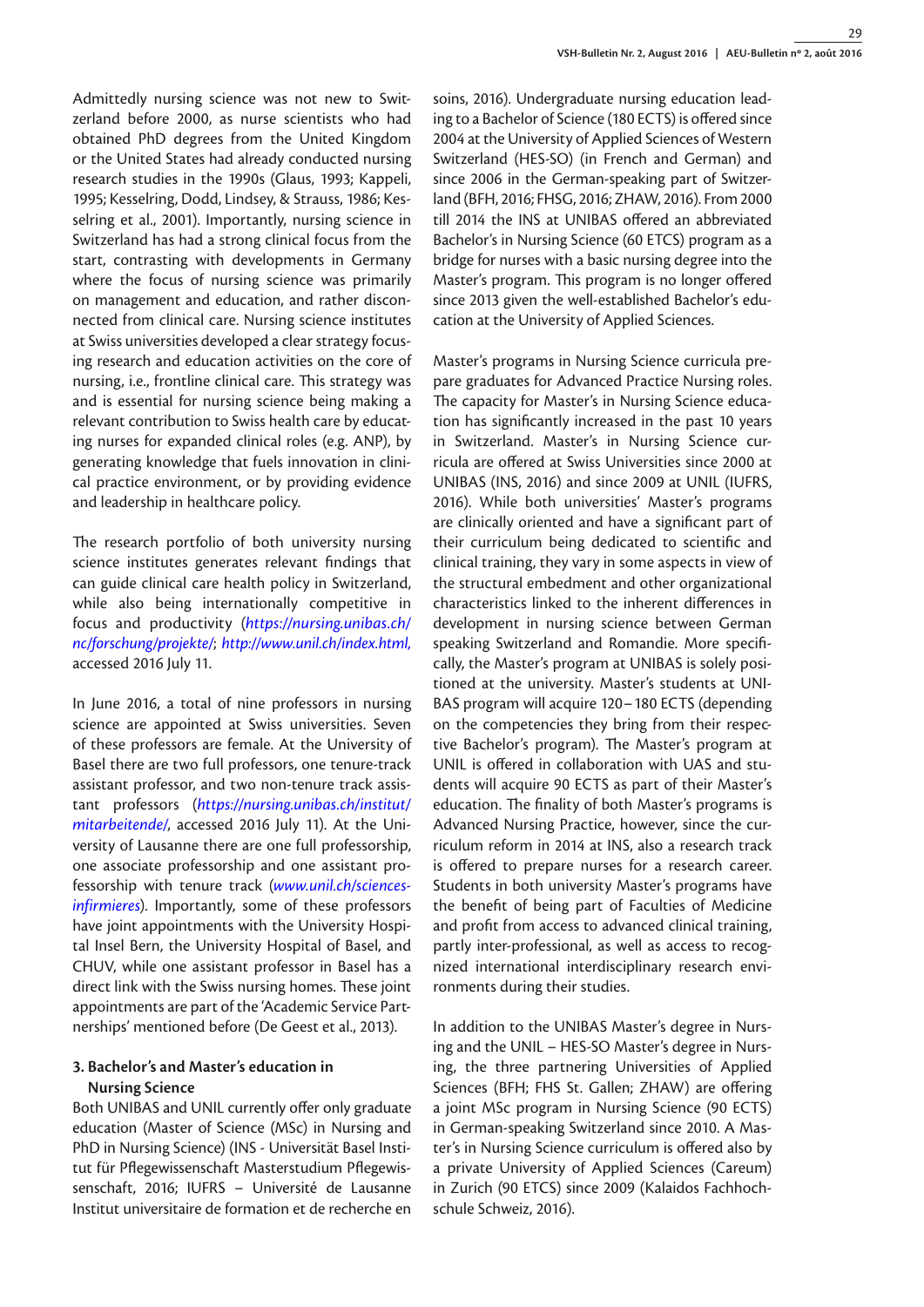#### **3.1. Master's in Nursing Science at UNIBAS**

The Master's program in Nursing Science at the University of Basel started in 2000 and was the first curriculum in the German speaking world offering Advanced Nursing Practice education. The INS curriculum, accredited in 2009, has been the blueprint for other Advanced Nursing Practice curricula in Switzerland and beyond since. The curriculum builds on the ANP competencies as described by (Hamric, 2014) WHO competencies for health care workers of the 21st century (World Health Organization, 2005) as well as on the international guidelines for ANP education (Institute of Medicine, 2010).

Courses offered reflect new developments in health care delivery (e.g. E-health, genomics in nursing, big data). Blended learning is increasingly used as a teaching method. Moreover, the INS strives toward inter-professional education in line with national and international priorities for higher education for health professionals. Master's students have the opportunity to do research internships in established research projects and experience academic research activities on-site. For their Master's thesis, students are embedded in research teams at INS or in Academic Service Partner institutions, providing a strong scientific support system. Furthermore, based on a survey across INS alumnae/i expressing a strong need for further clinical training and ANP role support after graduation, two important innovations as part of the curriculum reform were launched. More specifically, clinical education was increased to 150 hrs of mentored on-site clinical training in the student's own field of clinical expertise. In order to support students in their future role as Advanced Practice Nurses in inter-professional healthcare teams, a module facilitating the systematic on-site development of a future ANP role in collaboration with key stakeholders was created and very successfully implemented for the first time in the academic year 2015–2016.

The entry criteria for the Master's in Nursing Science study program at UNIBAS are a basic nursing degree (Bachelor's or higher education) and fulfilling educational requirements by the university (i.e., a Matura or a Bachelor's degree or equivalent). Students need to have 2 years of clinical experience after achieving professional qualifications, as training for Advanced Practice Nursing requires a solid clinical basis. Good English proficiency is also favored. Access to the Master's program is limited to a maximum of 30 study beginners each year (numerus clausus). Students who enter the Master's program with a Bachelor's degree in nursing science will need to acquire less ETCS compared students who enter with a basic nursing degree in combination with Matura. The number of

ETCS that are exempted depends from the content of the student's Bachelor's degree program.

Currently 78 Master's students in Nursing Science are registered at UNIBAS. These students are predominantly female (88%) and have a mean age of 34 years old (range 26–54. The majority (73%) of them work part-time, in diverse care settings. Master's in nursing science students at UNIBAS come from different parts of Switzerland (e.g., 21% canton of Zürich, 30% Berne, 20% Basel, 10% Lucerne/Solothurn/Aargau) (internal administrative data). Every year, also students from Germany, mainly Freiburg i.B., join the program (14%). 45% of students follow the full-time study program, the remaining 55% pursue a part-time model, which can be adapted according to personal preferences, working obligations and family planning.

A total of 186 nurses graduated successfully from the Master's in Nursing Science program at UNIBAS until now. According to an internal evaluation in 2015, more than 50% of INS graduates work as Advanced Practice Nurses or in similar clinical roles; and work in different settings, such as for instance, in university and other hospitals (60%), long-term institutions and homecare (15%), and/or as educators and researchers in universities and universities of applied sciences (25%). Forty percent of all master's theses of the Master's students who graduated at UNIBAS have been published in the scientific literature. Another submission of the paper is pending for another 26% of the graduates.

#### **3.2. Master's in Nursing Science at UNIL**

The Master of Science in Nursing Science (MSc SI UNIL and HES-SO) was introduced in 2009 at the Institut Universitaire de Formation et de Recherche en Soins (IUFRS). This programme is also based on ANP model has been accredited in 2012. Graduates attain competencies enabling them working as a clinical nurse specialist – which is one of the established APN roles.

The Master's in Nursing Science curriculum comprises 90 ETCS accumulated over 4 semesters full time (*https://www.unil.ch/enseignement/en/ home/menuinst/masters/sciences-infirmieres.html*, accessed 2016 July 11). There is no 'numerus clausus' for the Master's in nursing science program at UNIL. Entry criteria include having attained a Bachelor's in Nursing Science (or equivalent) and at least two years of full-time clinical experience as a registered nurse and English proficiency.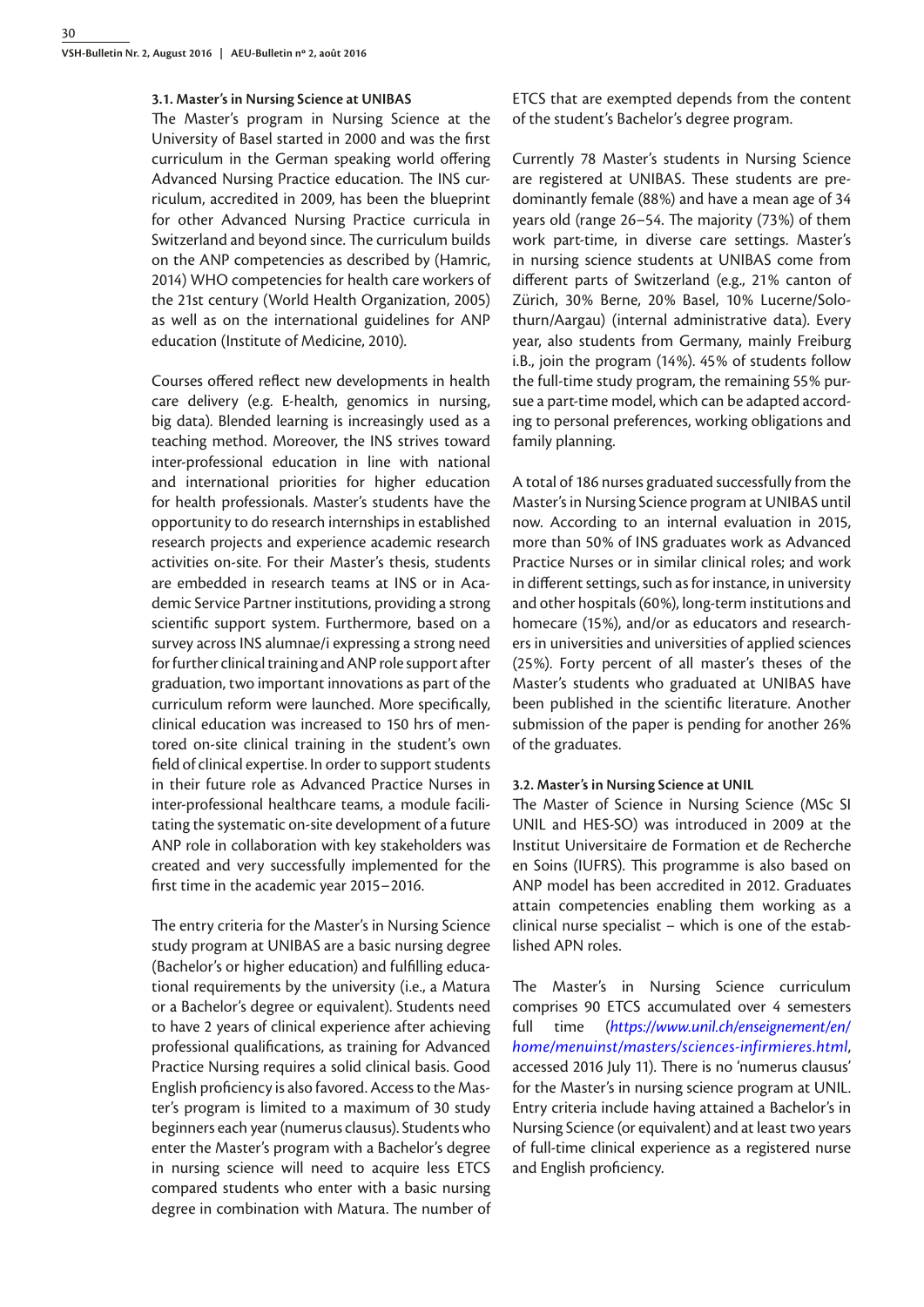The majority of the Master's students work part-time and mainly come from French-speaking cantons as well as from Ticino. To date, 90 students have successfully completed the program. Following obtaining their Master of Science in Nursing (MSc) degree, 43.4% of graduates work in clinical practice and 45.7% in Universities of Applied Sciences (UAS).

## **3.3. Continuing education towards Nurse Practitioners education at UNIBAS & UNIL**

In response to the need for continued advanced clinical education as reported by INS Master's alumni working in clinical practice as ANPs, the postgraduate program Diploma of Advanced Studies ANPplus (ANPplus) was developed. This successful program, which started in 2012 at INS (*[https://nursing.](https://nursing.unibas.ch/weiterbildung/fort-weiterbildung-am-ins/das-anp-plus/) [unibas.ch/weiterbildung/fort-weiterbildung-am-ins/](https://nursing.unibas.ch/weiterbildung/fort-weiterbildung-am-ins/das-anp-plus/) [das-anp-plus/](https://nursing.unibas.ch/weiterbildung/fort-weiterbildung-am-ins/das-anp-plus/)*, accessed 2016 July 11) prepares nurses for a nurse practitioner role (i.e. specific type of ANP role to take expanded responsibilities (scope of practice) in primary care, in care for chronically ill & the elderly). Further initiatives towards nurse practitioner education are underway in Switzerland. Currently, discussions are underway involving UNIL, HES-SO, and the University of Geneva to develop an inter-institutional collaboration fostering inter-professional health education at the Masters' level for nursing and allied health professions.

### **4. Doctoral Education in Nursing Science**

The first Swiss PhD in Nursing Science program was initiated in 2004 at UNIBAS. Four years later, in 2008, UNIL also initiated a PhD in Nursing Science program. Both Master's degree of UNIBAS and UNIL provide the entry level for PhD education in nursing science. Also Master's in Nursing Science graduates from the UAS can enter in the PhD in Nursing Science programs at UNIBAS and UNIL yet specific rules apply at UNIBAS (see below).

Currently, 16 students have successfully completed their PhD in Nursing Science studies at INS-UNIBAS, and 12 additional candidates are currently registered in Nursing PhD programs. Eight students have successfully completed their PhD in Nursing Science at IUFRS-UNIL. An additional 12 candidates are currently pursuing their PhD studies. The total number of enrolled PhD Nursing students at UNIBAS and UNIL combined is expected to grow to 30 by 2020.

PhD graduates from UNIBAS and UNIL work in research-oriented roles (either as postdocs or university assistant professor positions), teach in UAS or nursing schools, work clinically in APN roles, or assume positions in health policy. The demand for PhD-prepared nurses remains high in light of the need for teaching and research roles at UAS and the need for leadership roles in to drive innovation in different domains of the Swiss healthcare system.

### **4.1. PhD in nursing science at UNIBAS**

The Faculty of Medicine at the University of Basel has different 'Promotionsfächer', one being Nursing Science. Successful PhD students obtain the degree of "Dr. sc. med. Pflegewissenschaft". The PhD in Nursing Science at UNIBAS is embedded in an interdisciplinary platform for PhD education for health sciences within the Faculty of Medicine at UNIBAS, i.e., the PhD Program Health Sciences (PPHS) (*[https://](https://pphs.unibas.ch/) [pphs.unibas.ch/](https://pphs.unibas.ch/)*, accessed 2016 July 11).

The PhD Nursing Science program at UNIBAS consists of the development, realization, and evaluation of a scientific project and participation in course work for a total of at least 12 ECTS and 18 ETCS when also registering for PPHS. The number of ETCS can be higher depending on former training. More specifically, the entry of Master's degree graduates of the UAS in the UNIBAS PhD program has been outlined in a document specifying the pathway for admission to the PhD given the discrepancies in scientific preparation between Master's students of UAS and UNI-BAS. UAS students when accepted in the UNIBAS PhD program in nursing science will have to acquire 24 additional ECTS during their PhD education. Professors of UAS can be part of doctoral committees at UNIBAS.

It is expected that a PhD student successfully completes his or her PhD within three years, with parttime options extending the total time frame from four to five years maximally are possible. PhD research topics should be strongly aligned with the research portfolio of the INS (i.e., self-management in chronic illness, patient safety and quality, new care models, and genomics in nursing), in order to guarantee close collaboration and mentoring during supervision and expertise in the evaluation of the dissertation. PhD students at the INS can profit from a robust research infrastructure and can also benefit from the research infrastructure of the faculty of medicine (e.g. clinical trial unit) as well as from the many formal and informal academic collaborations the INS has developed with leading foreign universities (*[https://nursing.uni](https://nursing.unibas.ch/institut/institut-fuer-pflegewissenschaft/jahresberichte/)[bas.ch/institut/institut-fuer-pflegewissenschaft/jahres](https://nursing.unibas.ch/institut/institut-fuer-pflegewissenschaft/jahresberichte/)[berichte/](https://nursing.unibas.ch/institut/institut-fuer-pflegewissenschaft/jahresberichte/)*, accessed 2016 July 11).

### **4.2. PhD in Nursing Science at UNIL**

The PhD Program in Nursing Sciences (PhD) at UNIL is anchored at the Doctoral School of the Faculty of Biology and Medicine along with the Medical Doctoral Degree (MD-PhD), the Interdisciplinary Life Sci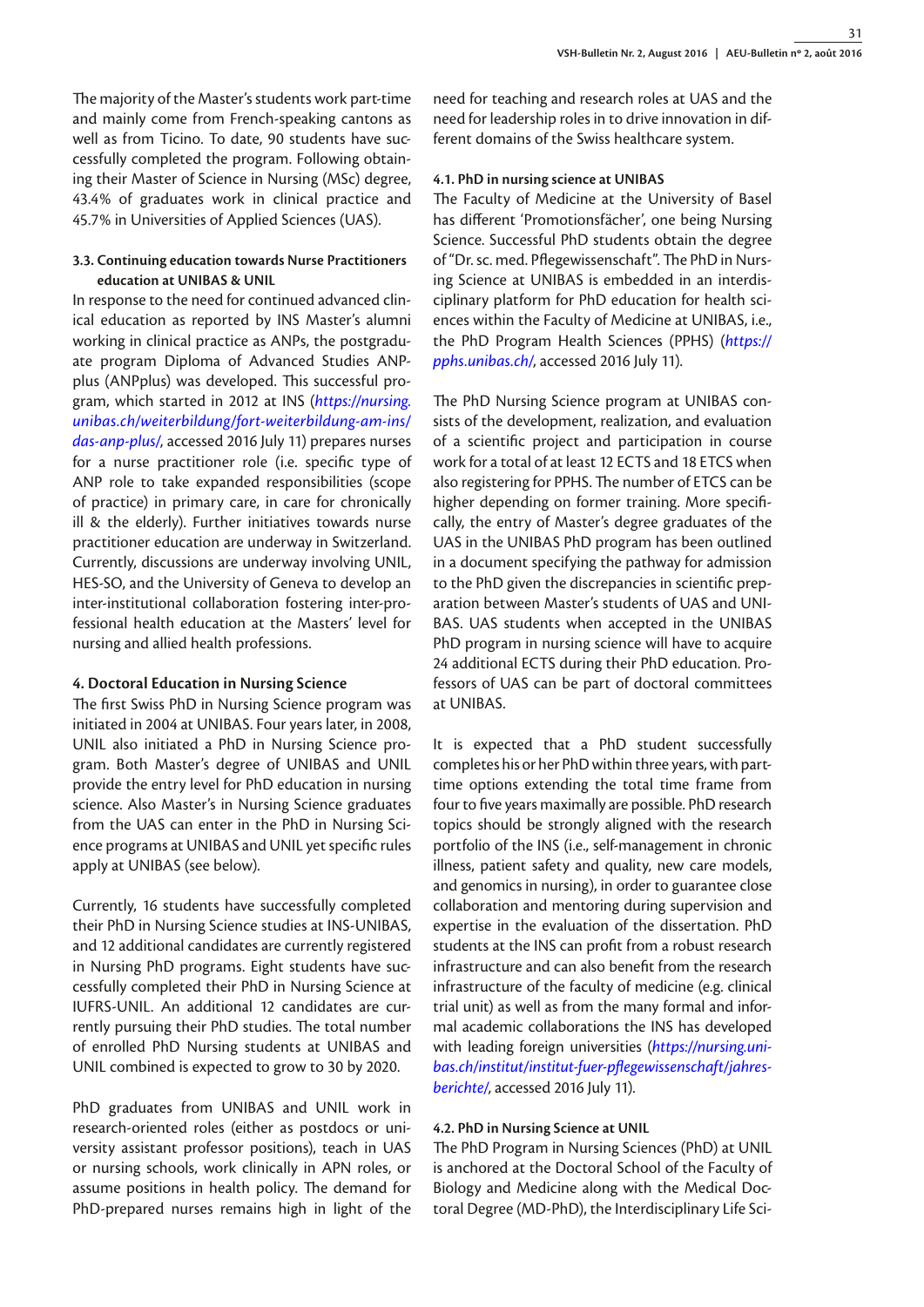ences PhD and the Neurosciences PhD. The Faculty of Biology and Medicine grants the degree "PhD in Nursing Science" after successfully completing the program. It includes the development, realization and evaluation of a scientific project and 30 ECTS with some exceptions made for prior research training and experience. Students are expected to complete their study within three years. In some cases, this may be extended to 5 years based on part-time studies. The UNIL-IUFRS has a strong ongoing collaboration with the HES-SO that contribute to the research capacity building of the UAS. UAS faculty can serve as members of PhD committees.

Further, PhD nursing students benefit from established collaborations with other UNIL Institutes, such as the Institut Universitaire de Médecine Sociale et Preventive (IUMSP). Collaboration with other UNIL Faculties and departments (e.g. Faculty of Social Science and Policies) provide enriching experiences for PhD students. This is accompanied by numerous links with clinical departments within the university hospitals (CHUV, HUG). The IUFRS benefits from invited professors and international scientific collaborators from the United States, Canada, Australia, United Kingdom, Germany, Austria, Sweden and the Netherlands. The active participation in the Swiss Cochrane Group as well as the Joanna Briggs Institute positions the IUFRS for translating research into practice. IUFRS is establishing a formal research infrastructure for nursing science via academic service partnerships with Cantonal University Hospitals in Lausanne (CHUV). These partnerships provide access for clinical and multisite research.

# **4.3. SPINE: A nursing specific educational infrastructure for nursing science PhD students in Switzerland**

Different educational platforms for PhD education have been developed in Switzerland at the national or local level (e.g. Swiss School of Public Health; PhD Educational Platform Health Sciences (PPHS-UNIBAS), and the Doctoral School of the Faculty of Biology and Medicine (UNIL)). However, no educational platform existed that specifically targets PhD in Nursing Science education at a national level in Switzerland. Thus, the Swiss PhD Platform in Nursing Science Education (SPINE) was designed as an educational platform aiming to specifically enhance doctoral-level nursing education in Switzerland. SPINE was officially established in 2014 (start 2015) with funding from SUK and as a joint venture between UNIBAS and UNIL. SPINE fosters doctoral nursing education in line with European and international standards (Heinimann, 2013; Henly et al., 2015; League of European Research Universities (LERU),

2010, 2014; European Commission, 2011). SPINE, in line with the aim of SUK, provides structured supervision and training of PhD in Nursing doctoral students which contributes to scientific socialization (e.g. courses, networking). It leverages existing research and educational infrastructures to provide opportunities to PhD nursing students that enhance their scientific and leadership efficiencies. Envisioned outcomes are first, to enhance the scientific rigor of PhD nursing education in Switzerland and subsequently, to grow the available pool of highly skilled nurses able to improve research capacities, teaching and training, and provide leadership to address current and emerging national healthcare issues.

SPINE consists of 4 instruments, i.e., a) summer courses, b) doctoral student research day, c) doctoral student courses, and d) supervision. It offers thematic training through intense summer courses focusing on topics relevant to cutting-edge nursing and allied healthcare research, such as "Developing Behavioural Interventions for Older Adults", "Big Data for Better Patient Safety" and "Genomics and Science of Symptom Management." The summer schools foster intellectual exchange, collaboration, and networking with the inclusion of faculty and doctoral nursing students from other countries who are interested in the program offerings.

In the fall 2015 SPINE invited doctoral nursing students to organize the 1st Annual SPINE Doctoral Student Research Day, titled: "Building Bridges in Nursing Science; exchanging research - enhancing knowledge." The aim of the doctoral student research day is to encourage and mentor doctoral students to present their research projects, develop communication skills, and benefit from peer reviews and senior researchers' feedback, which help deepen the academic rigor of doctoral nursing education and provide essential skills in forging a research career.

Doctoral nursing students affiliated with SPINE can also benefit from doctoral level courses. Specific course offerings perceived as highly relevant and needed for the majority of PhD in nursing science students of UNIL and UNIBAS are under development. A survey has been performed among PhD students to inquire what would be most relevant content. Overlap with course offerings of other PhD programs or platforms is avoided (i.e. PPHS, SSPH+). Examples of topics under consideration are mixed methods and implementation science. Courses are offered in an online or blended learning teaching format allowing students, independent of geographic location, to take part in the course. In order to support PhD students for a successful and productive own research pro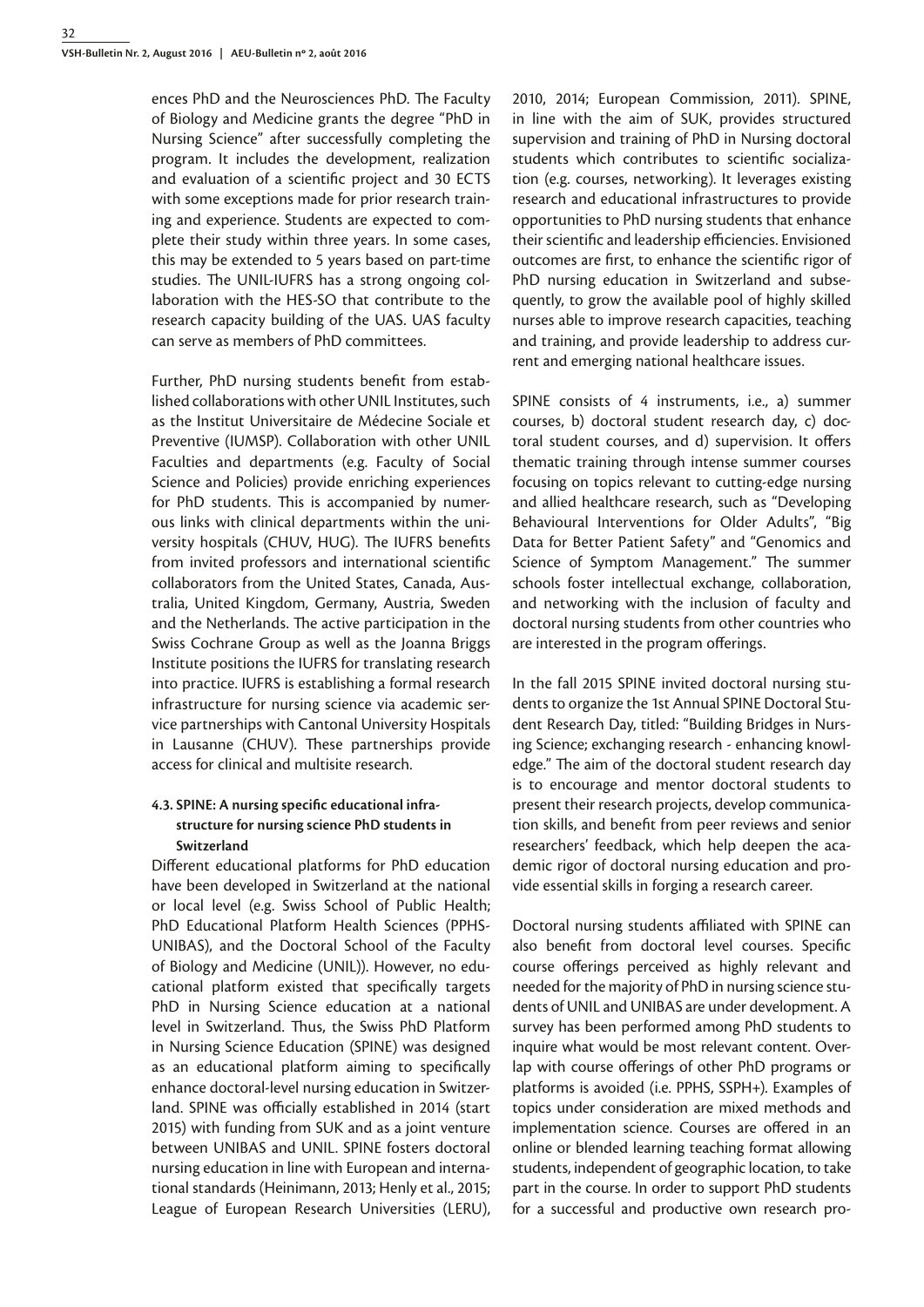gram, one day courses focusing on specific competencies or transferable skills are also part of SPINE. For instance, in the coming year these one-day courses will focus on research administration including budgeting, developing research infrastructures at the level of a research team and at an institutional level.

Qualified supervision of doctoral students is an essential component of a successful PhD program. Standards, metrics, and quality indicators are needed in view of academic requirement for supervisors, responsibilities, supervisor‐student relationship and the need for a co-supervisor. Investment in quality and quantity of doctoral supervision is therefore an integral part of SPINE. SPINE created a "Supervisors Committee", consisting of a network of doctoral supervisors, which elaborates quality standards for PhD supervision and addresses regularly-occurring issues that emerge during doctoral education, promotes exchange of good practice, and gives opportunities for additional training. Network members meet regularly and exchange on experiences.

SPINE is a unique inter-university collaboration to develop capacity in nursing science. Students not only profit from the instruments offered by SPINE but also have access to all senior nursing science

experts in Switzerland. Through the international linkages of the SPINE program the Swiss doctoral nursing students are also exposed and are able to profit from input of international leading nursing science experts. Swiss doctoral nursing students are part of a common culture created through SPINE and collaborate on several initiatives. Students' feedback so far indicated they particularly appreciate the opportunity for networking and the quality of teaching from the faculty.

#### **Conclusion**

While nursing science is a relatively new discipline, the past 15 years have been characterized with major capacity building for Master's and PhD education in nursing science. Nursing science at Swiss universities has a strong clinical focus. There are two university institutes, i.e. the Institute of Nursing Science (INS) in the Faculty of Medicine of the University of Basel and the Institut Universitaire de Formation et de Recherche en Soins (IUFRS) at the University of Lausanne. Both institutes work in close collaboration especially in view of PhD in Nursing education through the Swiss PhD Platform in Nursing Science Education (SPINE). Nursing science at Swiss universities aims at creating innovation for Swiss health care through its educational and research programs.

#### *References*

Aiken, L. H., Sloane, D. M., Bruyneel, L., Van den Heede, K., Griffiths, P., Busse, R., . . . consortium, R. C. (2014). Nurse staffing and education and hospital mortality in nine European countries: a retrospective observational study. Lancet, 383(9931), 1824–1830. doi:10.1016/S0140–6736(13)62631–8.

Bayer-Oglesby, L., & Höpflinger, F. (2010). Statistische Grundlagen zur regionalen Pflegeheimplanung in der Schweiz. Methodik und kantonale Kennzahlen (Obsan Bericht 47). Neuchâtel: Schweizerisches Gesundheitsobservatorium.

BFH. (2016). Retrieved from *<https://www.gesundheit.bfh.ch/de/bachelor/pflege.html> (*2016, July 11).

Biller-Andorno N, Z. T. (2015). Individual Responsibility and Community Solidarity--The Swiss Health Care System. N Engl J Med, 373(23), 2193–2197. doi:10.1056/NEJMp1508256.

Bundesamt für Gesundheit (BAG). (2013). Gesundheit 2020 - Die gesundheitspolitischen Prioritäten des Bundesrates. Retrieved from *<http://www.bag.admin.ch/gesundheit2020/index.html?lang=de>(*2016, July 11).

De Geest, S., Dobbels, F., Schonfeld, S., Duerinckx, N., Sveinbjarnardottir, E. K., & Denhaerynck, K. (2013). Academic Service Partnerships: what do we learn from around the globe? A systematic literature review. Nurs Outlook, 61(6), 447–457. doi:10.1016/j. outlook.2013.02.001.

De Geest S, H. M., Mauthner O, Fierz K. (2015). Infirmières de pratique avancée: une innovation qui pourrait bouleverser le système de santé français ? (Advanced Practice Nurses – A disruptive innovation also for the health care system in France). Recherche Infirmiers, 193–195 doi:DOI: 10.1016/j.refiri.2015.10.006.

European Commission (2011). Principles for Innovative Doctoral Training. Retrieved from *http://ec.europa.eu* (2016, July 11). (*<http://www.crus.ch/information-programme/doing-research-in-switzerland/doctorate.html?L=2>* (2016, July 11).

FHSG. (2016). Retrieved from *<https://www.fhsg.ch/fhs.nsf/de/fhs-gesundheit>*(2016, July 11).

Genevay, M., Benusiglio, P. R., Hutter, P., & Chappuis, P. O. (2011). [Lynch syndrome: when pathologist and clinician have the opportunity to reduce the risk of developing cancer]. Rev Med Suisse, 7(303), 1502–1506.

Glaus, A. (1993). Assessment of fatigue in cancer and non-cancer patients and in healthy individuals. Support Care Cancer, 1(6), 305–315.

Griffiths, P., Dall'Ora, C., Simon, M., Ball, J., Lindqvist, R., Rafferty, A. M., . . . Aiken, L. H. (2014). Nurses' shift length and overtime working in 12 European countries: the association with perceived quality of care and patient safety. Med Care, 52(11), 975–981. doi:10.1097/mlr.0000000000000233.